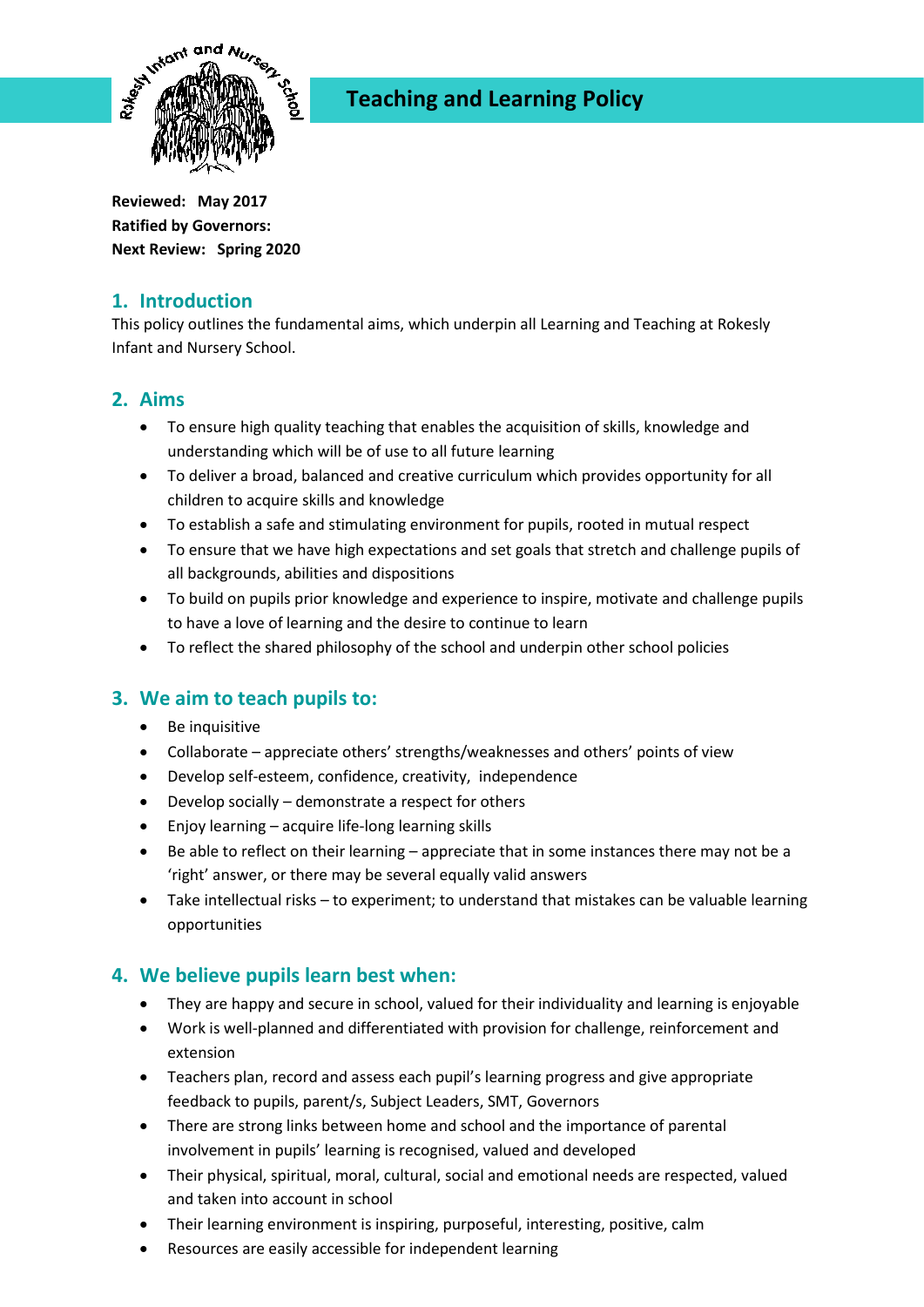- They have a positive, confident and motivated attitude towards learning and they value and respect their peers, adults and others in the wider community
- They are supported by a positive behaviour policy
- There are agreed schemes of work and subject learning policies to ensure a broad and balanced curriculum, continuity and progression throughout the school
- High expectations are implicit teachers provide good role models, achievements both academic and non-academic are valued and celebrated. Success is acknowledged through assemblies and displays
- Pupil voice is valued their opinions are sought through questionnaires, discussions, suggestion box and school council

## **5. Curriculum**

- We provide a broad and comprehensive curriculum which is stimulating and accessible to all pupils taking into account the range of learning needs and styles i.e. visual, oral, aural and kinaesthetic
- Agreed subject policies are implemented by all staff and are reviewed and updated regularly with input from staff and governors
- Subject coordinators monitor implementation of policies and schemes of work and advise staff accordingly
- Teachers are given opportunities for regular training and development to keep abreast of curriculum issues and new teaching and learning approaches
- There are a wide variety of enrichment opportunities for pupils in KS1 through lunchtime and after-school clubs

#### **6. Planning and Assessment**

- Year groups plan together both half termly and weekly to enable teachers to share ideas, reflect and evaluate, look for cross-curricular creative links whilst ensuring coherence, consistency and shared standards across the year groups and the school
- Plans are made available for the school community
- Planning provides for equal opportunities and diversity of culture, gender, SEN and gifted and talented with high expectations for all children
- The National Curriculum and Early Years Guidance are used to ensure that teachers cover all statutory requirements. Schemes of work are followed to ensure continuity and progression
- Year group teams create the context for learning that most inspires and engages the children
- Regular meetings take place between the SMT and subject coordinators of the Infant and Junior schools to ensure curriculum continuity, shared high expectations and a smooth transition from the Infants to the Juniors
- Planning includes clear, differentiated learning objectives matched to pupils' ability
- Teachers keep agreed records in line with the assessment policy **including agreed set deadlines**
- Children are aware of their learning objectives and next steps
- Work is marked regularly and pupils have opportunities to self assess in line with the school marking policy

## **7. Learning Environment**

- We provide a welcoming, stimulating and inclusive environment both in and outdoors
- There is good classroom organisation with readily accessible and well labelled resources
- Interactive displays support learning, celebrate pupils' work and reflect their social and cultural diversity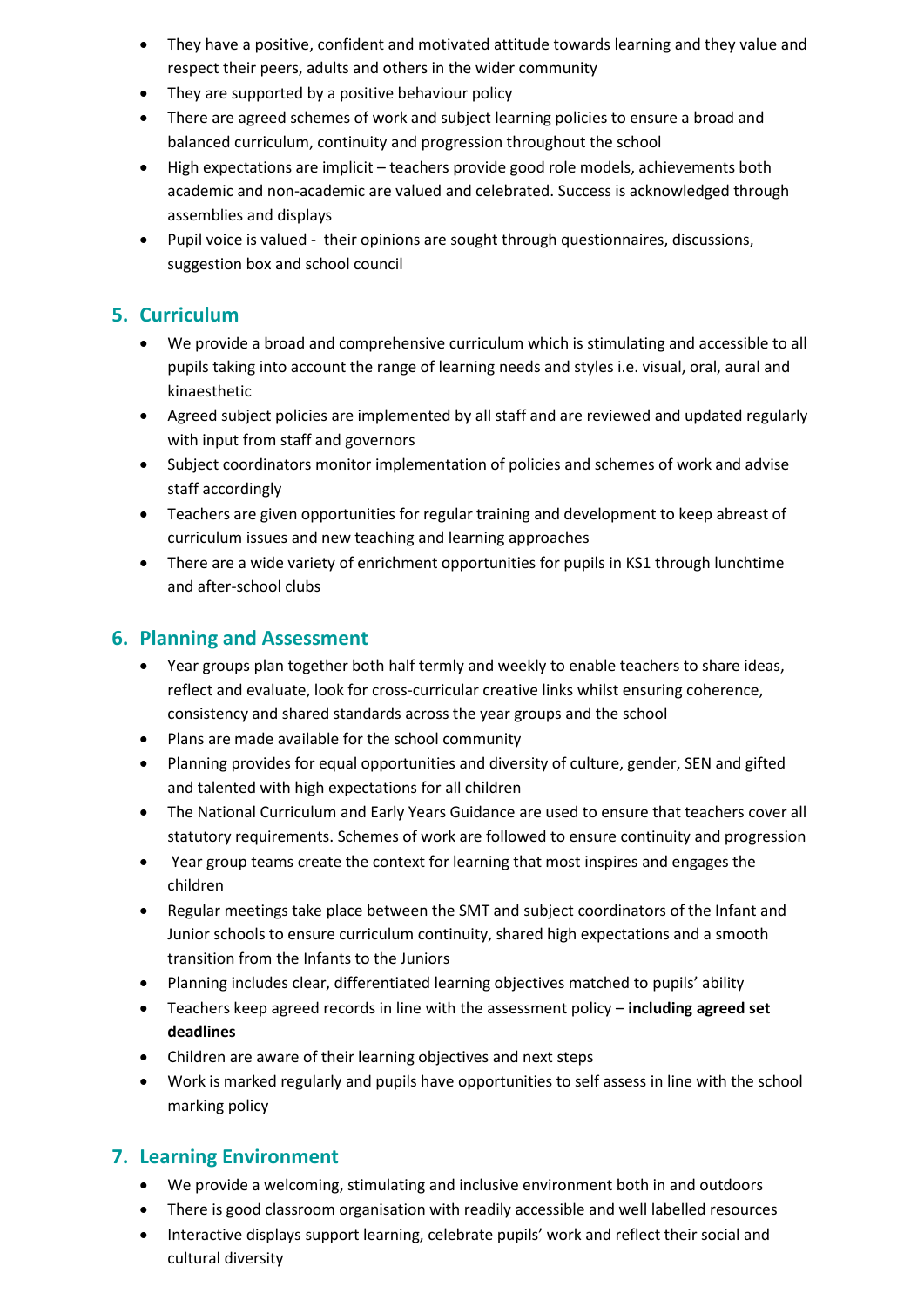- ICT provision in all classrooms and the ICT suite enhances learning and teaching opportunities
- We provide opportunities for pupils to have links with the local and wider community through visits

#### **8. Resources**

- All curriculum areas are appropriately resourced
- Resources are well organised and labelled to enable children to access them independently
- Pupils are encouraged to look after school resources and taught to use them safely

## **9. Inclusion**

- All staff are committed to overcome pupils barriers to learning
- We regard pupils equally in relation to their individual needs, so that no pupil feels excluded because of gender, social background, culture, language or ability.
- All staff constantly consider teaching style, environment, rules and expectations of behaviour to ensure every pupil feels confident, happy and secure
- The curriculum reflects and values the cultural, religious and linguistic background of all peoples – especially those represented in the local community
- Pupils on the SEN register are set targets on their IEP's that are realistic, achievable, and closely linked to the curriculum
- Each pupil's IEP is reviewed regularly with the involvement of the pupil(as appropriate) and parents who may be asked to support targets at home
- To enhance support already in place in school when necessary there is close liaison and regular appointments with outside support services

## 10. **Home/School/Community links**

- We recognise the importance of parental involvement in pupils learning and this is valued, encouraged and developed and in our school there are strong links between home and school
- An active Parent School Association is encouraged
- Good communication is maintained through Headteacher newsletters, year group letters, class and playground noticeboards, annual reports, parent consultation evenings, annual year group meetings setting out the year's aims, coffee mornings, texting service and school website
- Parental help in class/school is actively encourage
- Parents and other adults support the school and ensure that all adults demonstrate consistently the positive attitudes, values and behaviour which are expected of pupils
- Parents are informed of ways in which they can develop pupils learning at home i.e. home/school reading, IMPACT maths, personalised targets (in KS1)
- Curriculum evenings are arranged for parents annually, to explain various aspects of subject areas and how parents can support their children at home. These are usually linked to key priorities on the school improvement plan produced each year
- Staff are approachable and readily available by appointment
- Work/ artefacts bought from home are valued
- Staff work in partnership with parents on the management of emotional, behavioural and learning difficulties for individual pupils
- There are strong links with the Junior School to ensure a smooth transition for pupils from year 2 to year 3